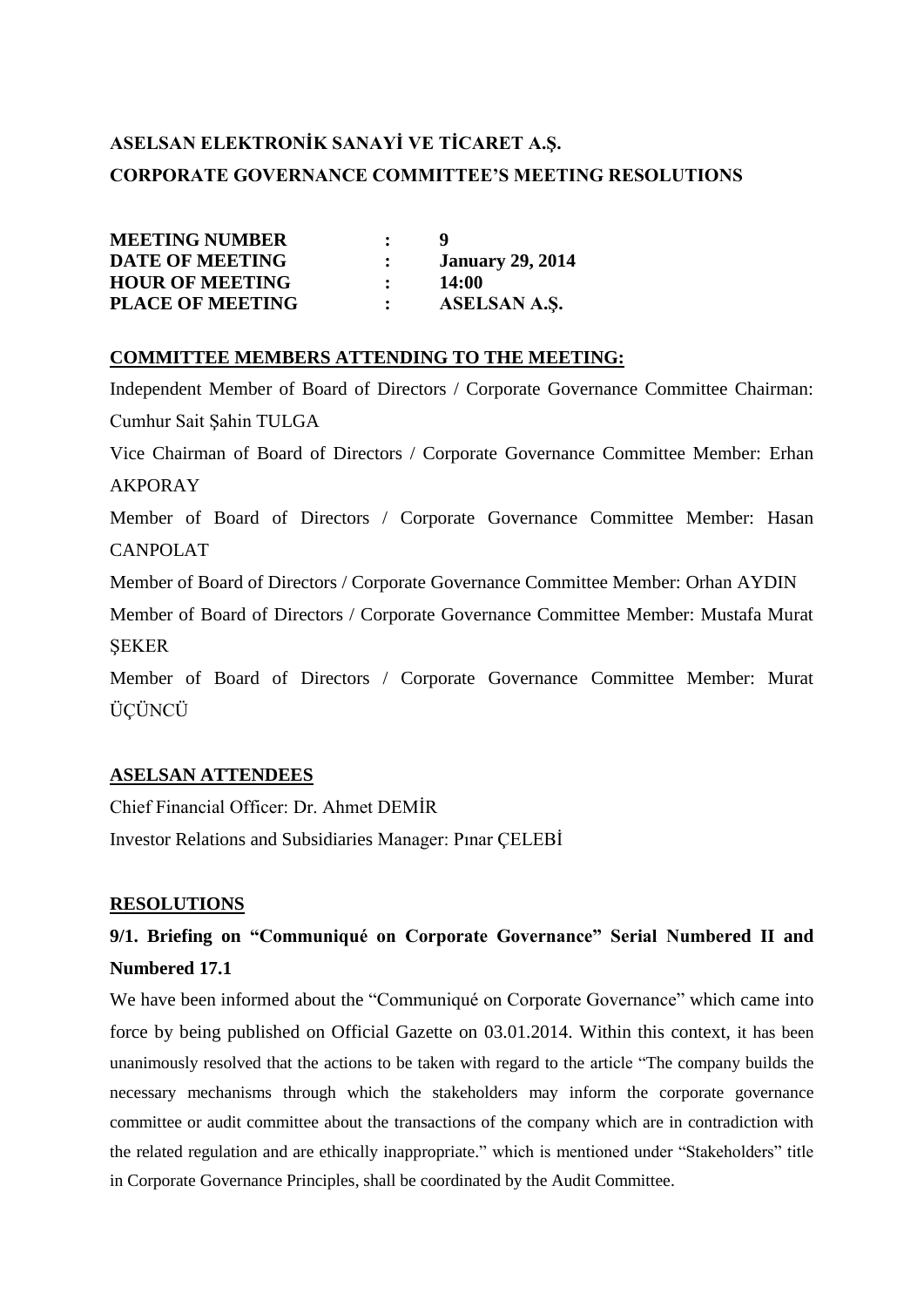## **9/2. Briefing on "Communiqué on Joint Principles and Separation Rights With Regard To Material Events" Serial Numbered II and Numbered 23.1**

We have been informed about the Communiqué on Joint Principles and Separation Rights With Regard To Material Events.

## **9/3. Briefing on the "2013 Annual Report of Investor Relations Department" which was prepared as per the article 11.1 of Communiqué on Corporate Governance**

We have been informed about the "2013 Annual Report of Investor Relations Department" which was prepared as per the article 11.1 of Communiqué on Corporate Governance and that the report will be submitted to the Board of Directors Meeting to be held in February 2014.

#### **9/4. Briefing about November 2013 – January 2014 Activities of the Investor Relations and Subsidiaries Department**

We have been informed about the material event disclosures made by the Investor Relations and Subsidiaries Department in November 2013 – January 2014, ASELSAN Sustainability Report, updates made on the company website and attendance to the Corporate Governance Summit which was held in January 2014.

Cumhur Sait Şahin TULGA Erhan AKPORAY Independent Member of Board of Directors Vice Chairman of Board of Directors Corporate Governance Committee Chairman Corporate Governance Committee Member

Hasan CANPOLAT Orhan AYDIN Member of Board of Directors Member of Board of Directors Corporate Governance Committee Member Corporate Governance Committee Member

Mustafa Murat ŞEKER Murat ÜÇÜNCÜ Member of Board of Directors Member of Board of Directors